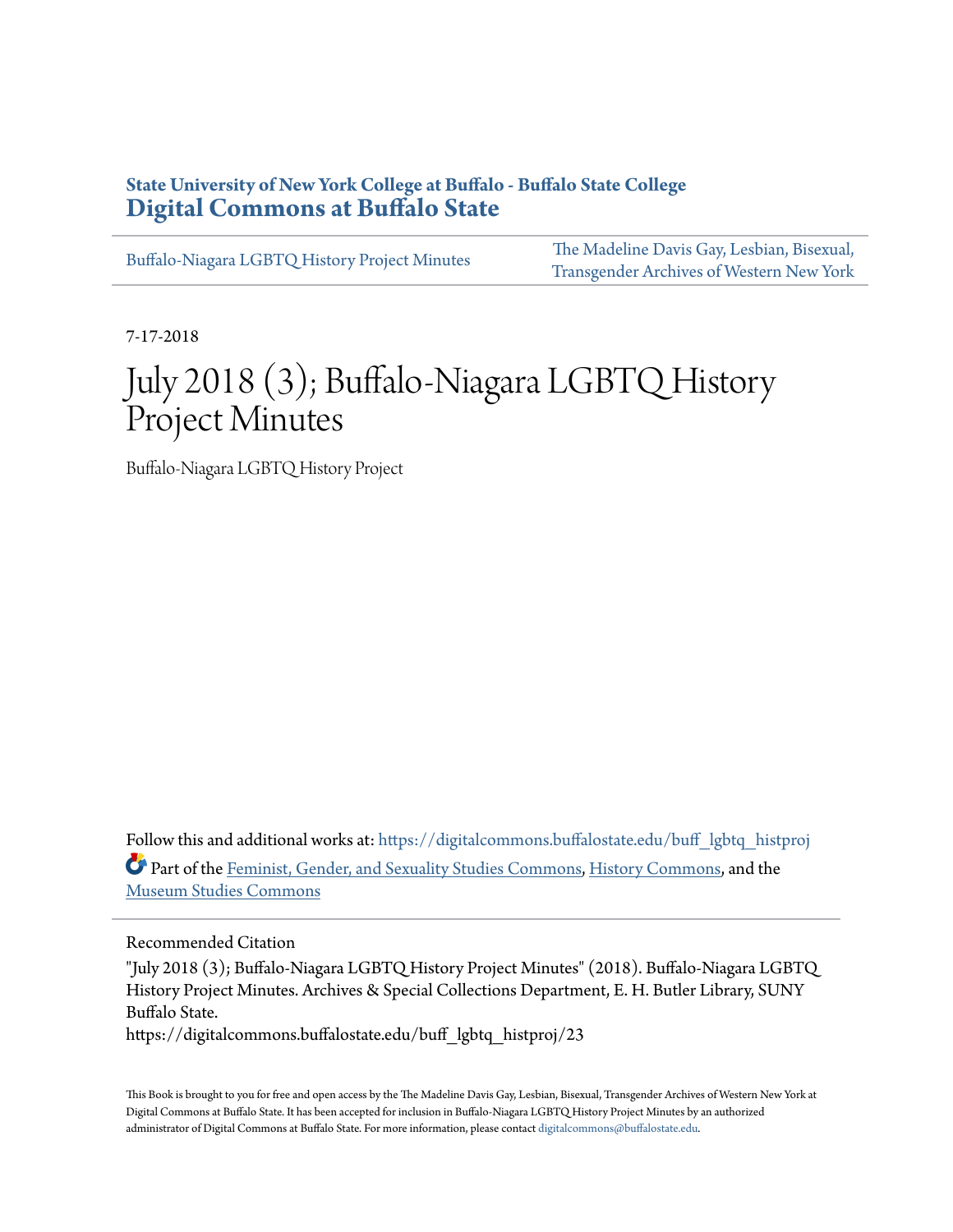## **Buffalo-Niagara LGBTQ History Project July 17, 2018**

Our display:

- Map
	- Overnight printing at Office Max
	- Downsizing a little bit 24 x 36" \$24
	- Amanda will write map caption.
- Archive display?
	- Content
		- Ana: Dan agreed to scan it, but hasn't responded to Ana or Jos.
		- Adrienne will email Dan to confirm.
		- Captions
			- Ana and Jos have not thought about captions yet. Ana will work on tonight.
			- Jos: Wants minimal explanation. Just some dates to contextualize.
		- How will it look on the walls?
			- Ana: We want to print the content--some larger, some as it is.
			- Table rather than wall for displays.
			- We will reuse the sparkly fabric from Black in Time to set the materials on. Also, some dense glittery paper to mat the materials.
		- Assembly party Friday night @ 7 Chez A&A
		- Title?
		- Statement?
		- Acknowledgments
			- Amanda: Will be displayed right next to the map.
			- Adrienne will write acknowledgments.
- Reading packets?
	- Reading nook?
	- What will docents do/say?
- Shopping list:
	- Adrienne, Ana, and Jos will go shopping on Thursday.
	- Black foamcore.
	- Long pins.
	- Glittery paper?
- ALL THINGS MUST BE PRINTED BY FRIDAY.

#### Merch:

- Used books?
- How will we handle preorders?
- Book buddy sign-up list?
- Signage
	- Anne Marie has made signs for buttons. Amanda will supplement.
	- Amanda will make gender neutral bathroom signage.
	- Adrienne will make sign-in sheets for book buddies, preordering books, joining the Facebook group.

**Commented [1]:** Amanda will write map caption. +killiana21@gmail.com \_Assigned to Amanda Killian\_

**Commented [2]:** Adrienne will email Dan to confirm. +adriennefabulous@gmail.com \_Assigned to Adrienne C. Hill\_

**Commented [3]:** Adrienne will write acknowledgments. +adriennefabulous@gmail.com \_Assigned to Adrienne C. Hill\_